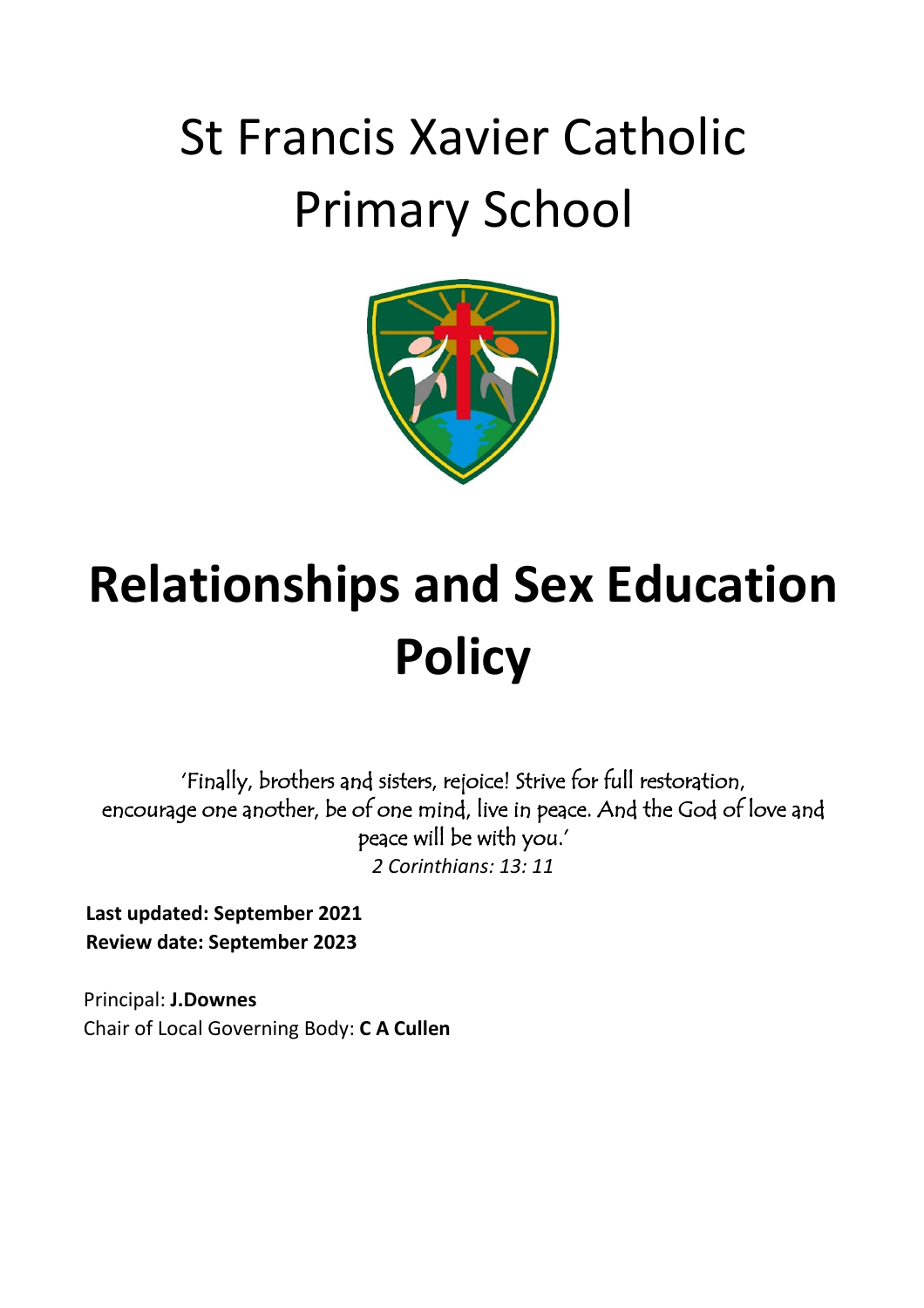# **'Jesus Holds Us in the Palm of His Hand.'**

#### **We aim to:**

- Promote the understanding and practice of Catholic, Christian beliefs and values through prayer life, liturgy and worship
- Provide high quality education where all children will become lifelong learners and reach their full potential
- Provide a secure, joyful and supportive environment where children feel valued and safe so that they can fully express themselves as self-confident and resilient learners
- Develop in our children an understanding of their rights and responsibilities whilst showing respect and tolerance for each other's differences
- Involve and value parents and carers in all aspects of their child's progress, behaviour, well-being and achievement

In this policy the Governors and teachers, in partnership with pupils and their parents, set out their intentions about relationships and sex education (RSE). We set out our rationale for and approach to relationships and sex education in the school.

**Due to Coronavirus, a wider consultation was not possible during Spring or Summer 2020.**

**A consultation by letter was shared with parents in Autumn 2020.**

#### **Staff will undertake full training with TenTen Resources during INSET in Autumn 2021.**

**Implementation and Review of Policy** 

Implementation of the policy will take place after consultation with the Governors in the summer term 2020.

This policy will be reviewed every two years by the Head teacher, RSE Coordinator, the Governing Body and Staff. The next review date is Autumn 2022.

#### Dissemination

The policy will be given to all members of the Governing Body, and all teaching and non-teaching members of staff. Copies of the document will be available to all parents through the school's website and a copy is available in the school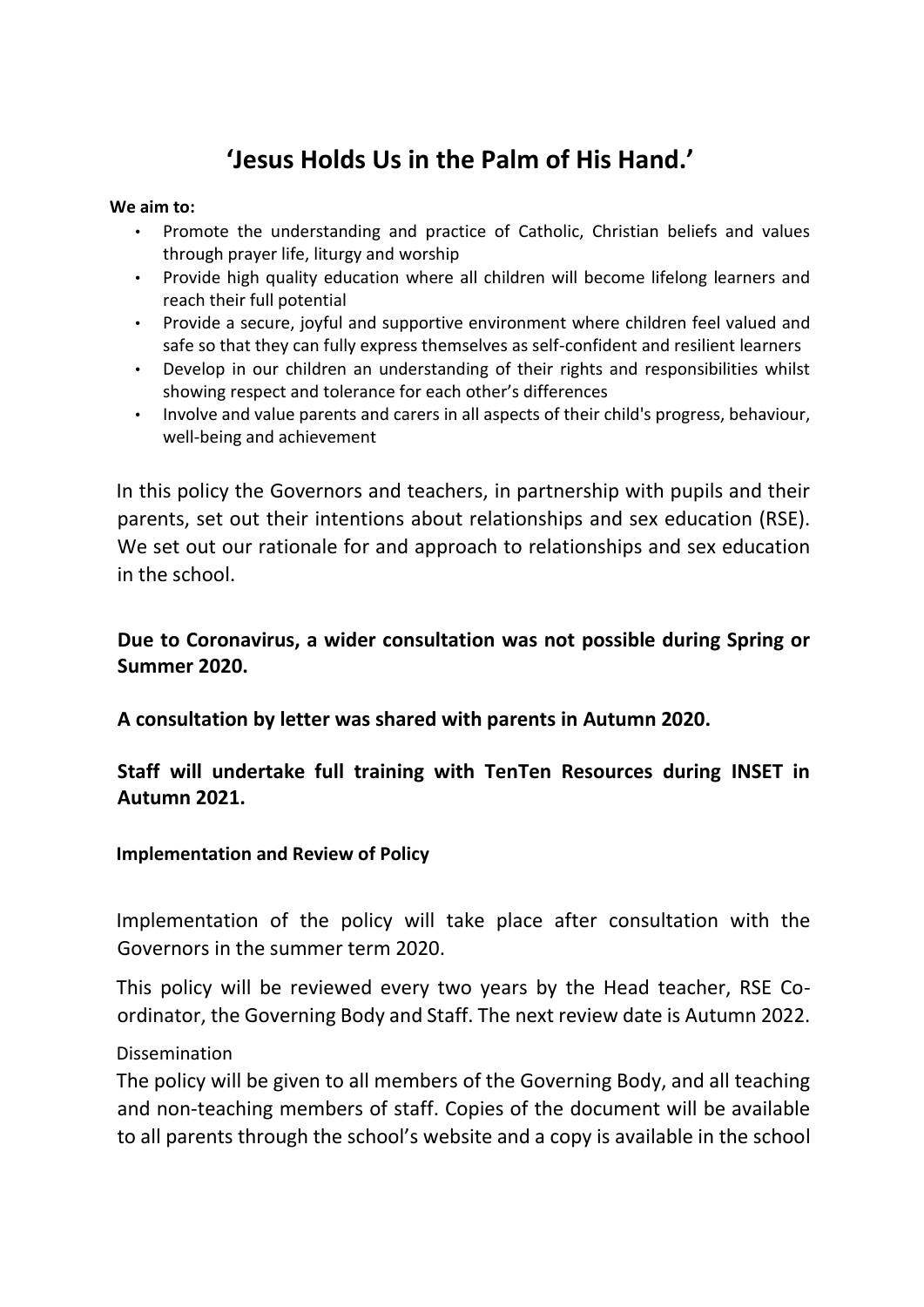office. Details of the content of the RSE curriculum will also be published on the school's website.

# *13.* Defining Relationship and Sex Education

The DFE guidance defines RSE as "lifelong learning about physical, moral and emotional development. It is about the understanding of the importance of marriage and family life, stable and loving relationships, respect, love and care. It is also about the teaching of sex, sexuality and sexual health["](https://education.rcdow.org.uk/schools/a-model-policy-for-relationships-and-sex-education/#_ftn1) $\mathfrak{m}$ [.](https://education.rcdow.org.uk/schools/a-model-policy-for-relationships-and-sex-education/#_ftn1) It is about the development of the pupil's knowledge and understanding of her or him as a sexual being, about what it means to be fully human, called to live in right relationships with self and others and being enabled to make moral decisions in conscience. The DFE identifies three main elements: "attitudes and values, personal and social skills, and knowledge and understanding["](https://education.rcdow.org.uk/schools/a-model-policy-for-relationships-and-sex-education/#_ftn2) $\mathbb{Z}$ [.](https://education.rcdow.org.uk/schools/a-model-policy-for-relationships-and-sex-education/#_ftn2) (The Welsh Assembly Government envisages that effective school RSE programmes help learners to develop the skills and knowledge appropriate to their age, understanding and development to enable them to make responsible decisions about their relationships, sexual health and well-being.)

#### *14.* Statutory Curriculum Requirements

We are legally required to teach those aspects of RSE which are statutory parts of the National Curriculum. (There is also a separate requirement for maintained secondary schools to teach about HIV, AIDS and sexually transmitted infections. This does not apply to academies).

However, the reasons for our inclusion of RSE go further.

# *15.* Rationale

'I have come that you might have life and have it to the full'

#### (Jn.10.10**)**

We are involved in relationships and sex education precisely because of our Christian beliefs about God and about the human person. The belief in the unique dignity of the human person made in the image and likeness of God underpins the approach to all education in a Catholic school. Our approach to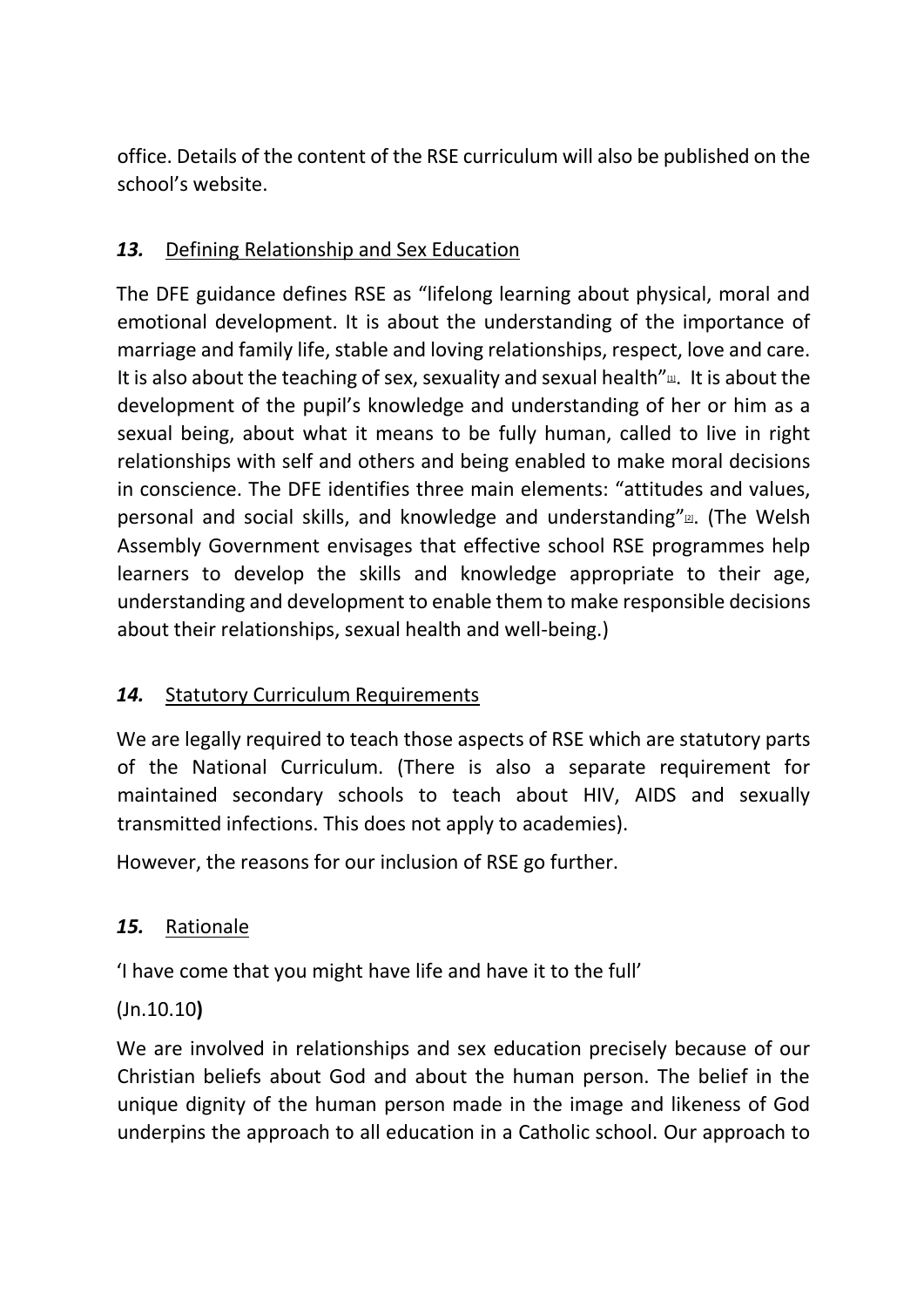RSE therefore is rooted in the Catholic Church's teaching of the human person and presented in a positive framework of Christian ideals.

At the heart of the Christian life is the Trinity, Father, Son and Spirit in communion, united in loving relationship and embracing all people and all creation. As a consequence of the Christian belief that we are made in the image and likeness of God, gender and sexuality are seen as God's gift, reflect God's beauty, and share in the divine creativity. RSE, therefore, will be placed firmly within the context of relationship as it is there that sexuality grows and develops.

Following the guidance of the Bishops of England and Wales and as advocated by the DFE (and the Welsh Assembly Government) RSE will be firmly embedded in the PSHE framework as it is concerned with nurturing human wholeness and integral to the physical, spiritual, emotional, moral, social and intellectual development of pupils. It is centred on Christ's vision of being human as good news and will be positive and prudent, showing the potential for development, while enabling the dangers and risks involved to be understood and appreciated.

All RSE will be in accordance with the Church's moral teaching. It will emphasise the central importance of marriage and the family whilst acknowledging that all pupils have a fundamental right to have their life respected whatever household they come from and support will be provided to help pupils deal with different sets of values.

#### *16.* Values and virtues

Our programme enshrines Catholic values relating to the importance of stable relationships, marriage and family life. It also promotes those virtues which are essential in responding to the God's call to love others with a proper respect for their dignity and the dignity of the human body. The following virtues will be explicitly explored and promoted: faithfulness, fruitfulness, chastity, integrity, prudence, mercy and compassion.

#### *17.* Aim of RSE and the Mission Statement

Our Mission Statement commits us to the education of the whole child (spiritual, physical, intellectual, moral, social, cultural, emotional) and we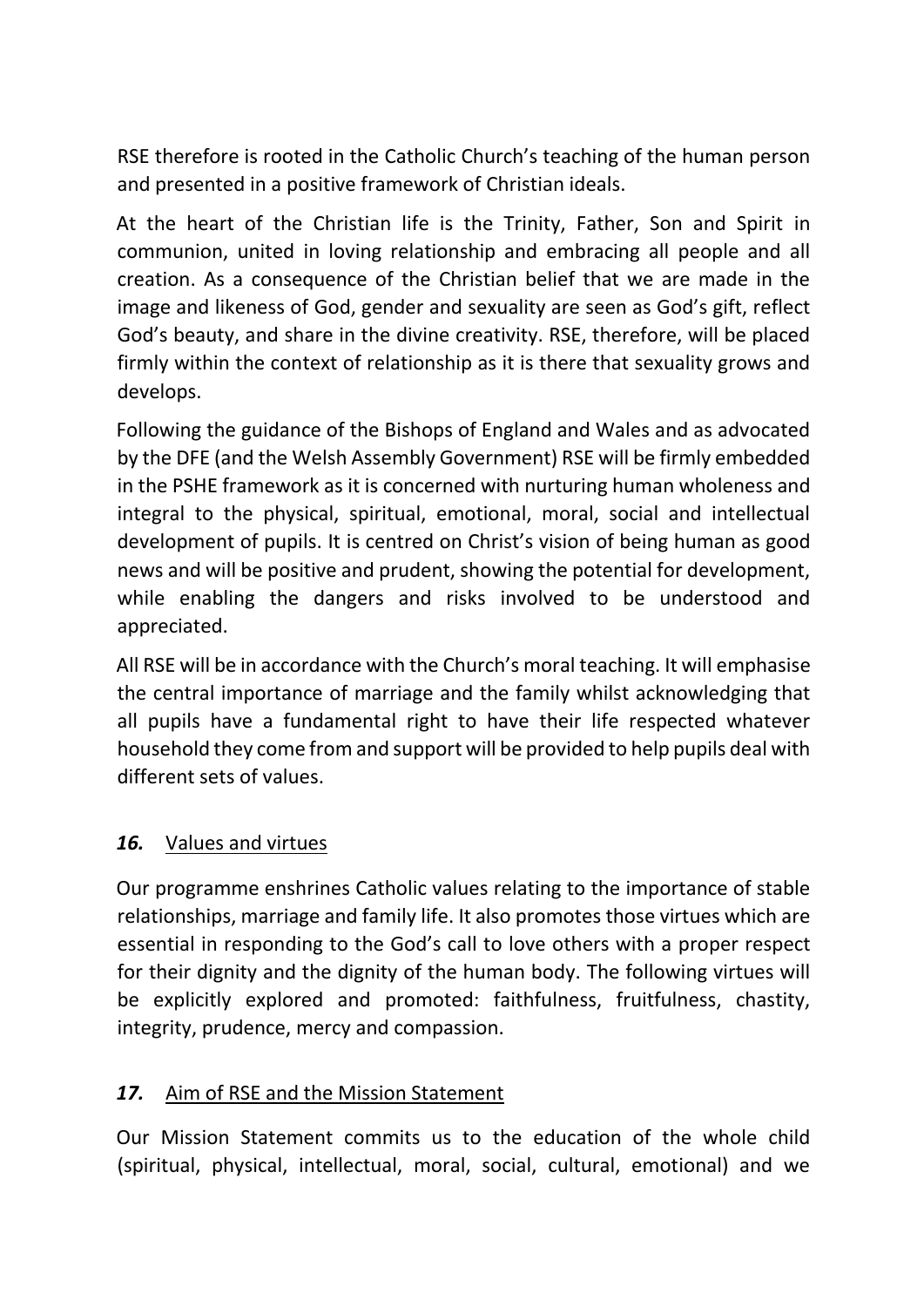believe that RSE is an integral part of this education. Furthermore, our school aims state that we will endeavour to raise pupils' self-esteem, help them to grow in knowledge and understanding, recognise the value of all persons and develop caring and sensitive attitudes. It is in this context that we commit ourselves:

In partnership with parents, to provide children and young people with a ["](https://education.rcdow.org.uk/schools/a-model-policy-for-relationships-and-sex-education/#_ftn3)positive and prudent sexual education" $\Delta$  [w](https://education.rcdow.org.uk/schools/a-model-policy-for-relationships-and-sex-education/#_ftn3)hich is compatible with their physical, cognitive, psychological, and spiritual maturity, and rooted in a Catholic vision of education and the human person.

#### **Objectives**

To develop the following attitudes and virtues:

- reverence for the gift of human sexuality and fertility;
- respect for the dignity of every human being in their own person and in the person of others;
- joy in the goodness of the created world and their own bodily natures;
- responsibility for their own actions and a recognition of the impact of these on others;
- recognising and valuing their own sexual identity and that of others;
- celebrating the gift of life-long, self-giving love; recognising the importance of marriage and family life;
- fidelity in relationships.

#### To develop the following **personal and social skills**:

- making sound judgements and good choices which have integrity and which are respectful of the individual's commitments;
- loving and being loved, and the ability to form friendships and loving, stable relationships free from exploitation, abuse and bullying;
- managing emotions within relationships, and when relationships break down, with confidence, sensitivity and dignity;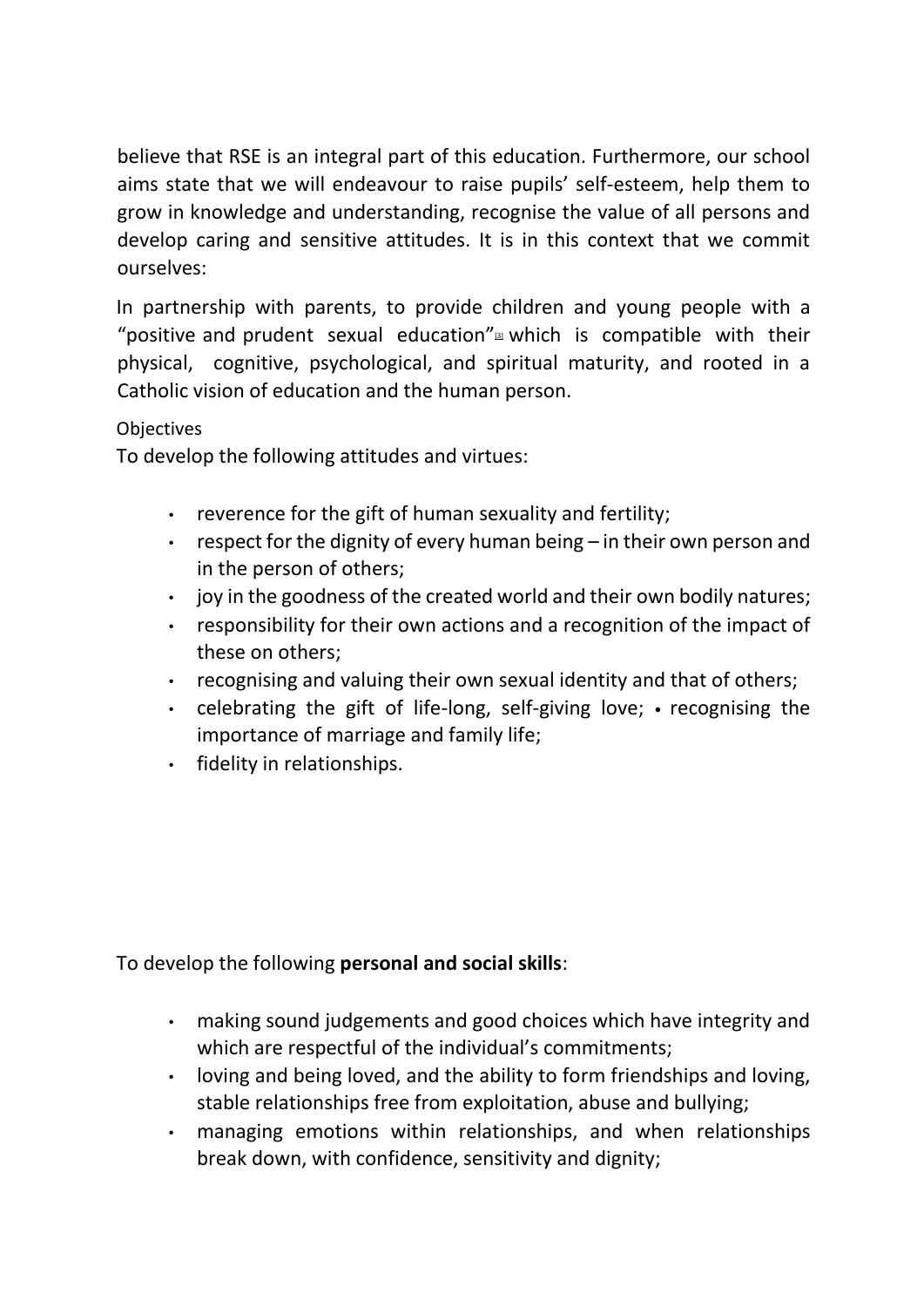- managing conflict positively, recognising the value of difference;
- cultivating humility, mercy and compassion, learning to forgive and be forgiven;
- developing self-esteem and confidence, demonstrating self-respect and empathy for others;
- building resilience and the ability to resist unwanted pressures, recognising the influence and impact of the media, internet and peer groups and so developing the ability to assess pressures and respond appropriately;
- being patient, delaying gratification and learning to recognise the appropriate stages in the development of relationships, and how to love chastely;
- assessing risks and managing behaviours in order to minimise the risk to health and personal integrity.

#### To **know and understand**:

- the Church's teaching on relationships;
- the Church's teaching on marriage and the importance of marriage and family life;
- the centrality and importance of virtue in guiding human living and loving;
- the physical and psychological changes that accompany puberty;
- age related facts about human reproduction, how love is expressed and is an essential and sacred role in procreation;
- how to manage fertility in a way which is compatible with their stage of life;

#### **Outcomes**

#### *18.* Inclusion and Differentiated learning

We will ensure RSE is sensitive to the different needs of individual pupils in respect to pupils' different abilities, levels of maturity and personal circumstances; for example, their own sexual orientation, faith or culture and is taught in a way that does not subject pupils to discrimination. Lessons will also help children to realise the nature and consequences of discrimination,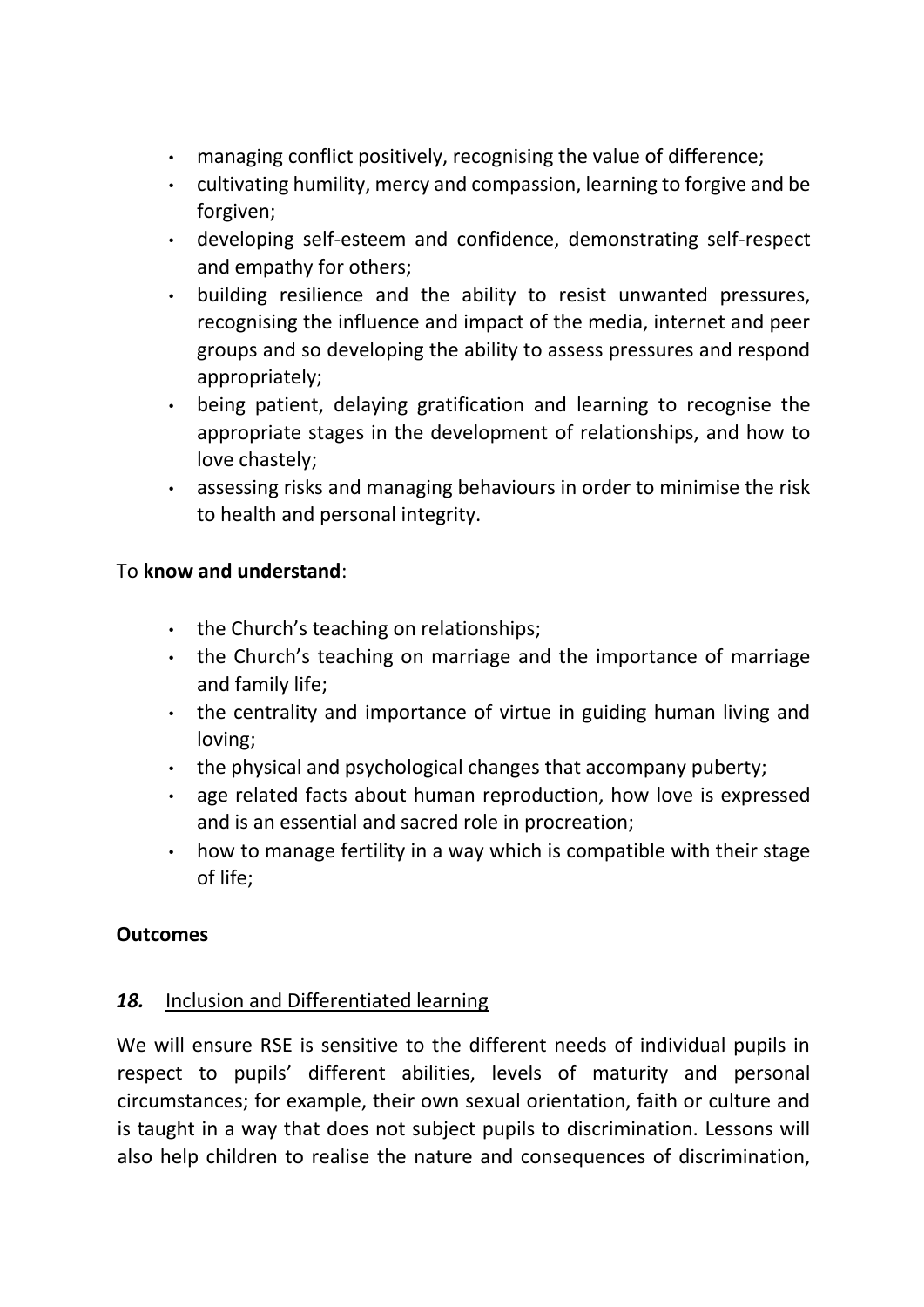teasing, bullying and aggressive behaviours (including cyber-bullying), use of prejudice-based language and how to respond and ask for help. (In looking at these questions, it is important to draw links to the school's inclusion policy).

### *19.* Equalities Obligations

The governing body have wider responsibilities under the Equalities Act 2010 and will ensure that our school strives to do the best for all of the pupils, irrespective of disability, educational needs, race, nationality, ethnic or national origin, pregnancy, maternity, sex, gender identity, religion or sexual orientation or whether they are looked after children.

# *20.* Broad Content of RSE

Three aspects of RSE - attitudes and values, knowledge and understanding, and personal and social skills will be provided in three inter-related ways: the whole school / ethos dimension; a cross-curricular dimension and a specific relationships curriculum. The school is using TenTen Resources, which fall fully into line with this policy. The structure of the programme is outlined in the following overview:

Programme Structure (TenTen Resources)

In 'Life to the Full', we will be following a three-stage structure which is repeated across three different learning stages:

□ Key Stage One is aimed at Years 1 and 2\*

□ Lower Key Stage Two is aimed at Years 3 and 4

□ Upper Key Stage Two is aimed at Years 5 and 6

\*EYFS to follow in the future

Within each learning stage, there are three modules which are based on the Model Catholic RSE Curriculum:

□ Created and Loved by God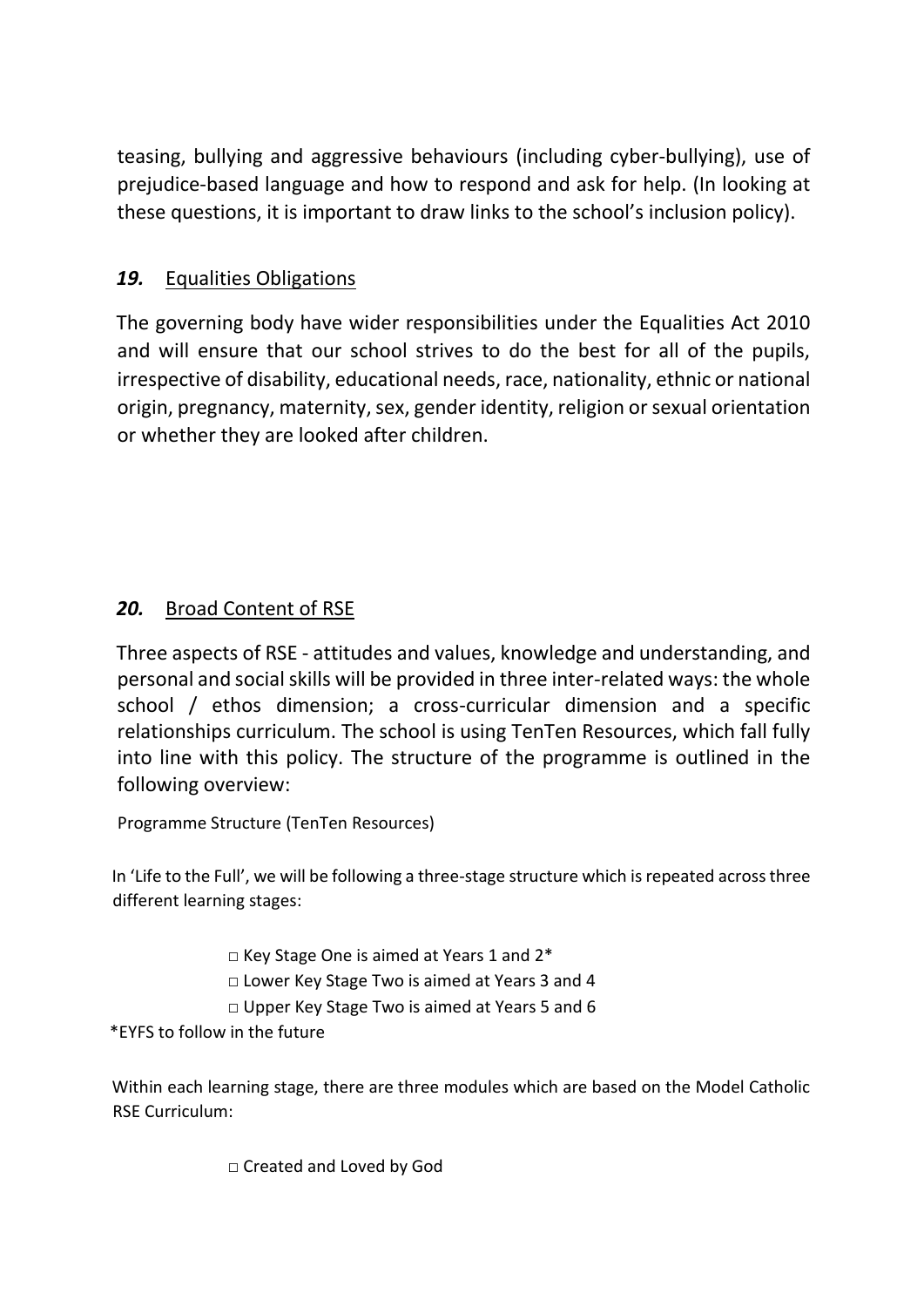#### □ Created to Love Others □ Created to Live in Community

Each Module is then broken down into Units of Work.

| Module 1        | <b>Created and Loved by God</b>                                                                        |
|-----------------|--------------------------------------------------------------------------------------------------------|
| Units           | <b>Religious Understanding</b><br>Me, My Body, My Health<br><b>Emotional Well-Being Life</b><br>Cycles |
| <b>Module 2</b> | <b>Created to Love Others</b>                                                                          |
| Units           | <b>Religious Understanding</b><br>Personal Relationship Keeping Safe                                   |
| Module 3        | <b>Created to Live in Community</b>                                                                    |
| Units           | Religious Understanding Living in the<br>Wider World                                                   |

Programme / Resources will include TenTen Resources which are appendices to this policy.

Appendices to this policy provide detailed information about the programme and resources for suggested use across all year groups.

Teaching strategies will include:

- establishing ground rules
- distancing techniques
- discussion
- project learning
- reflection
- experiential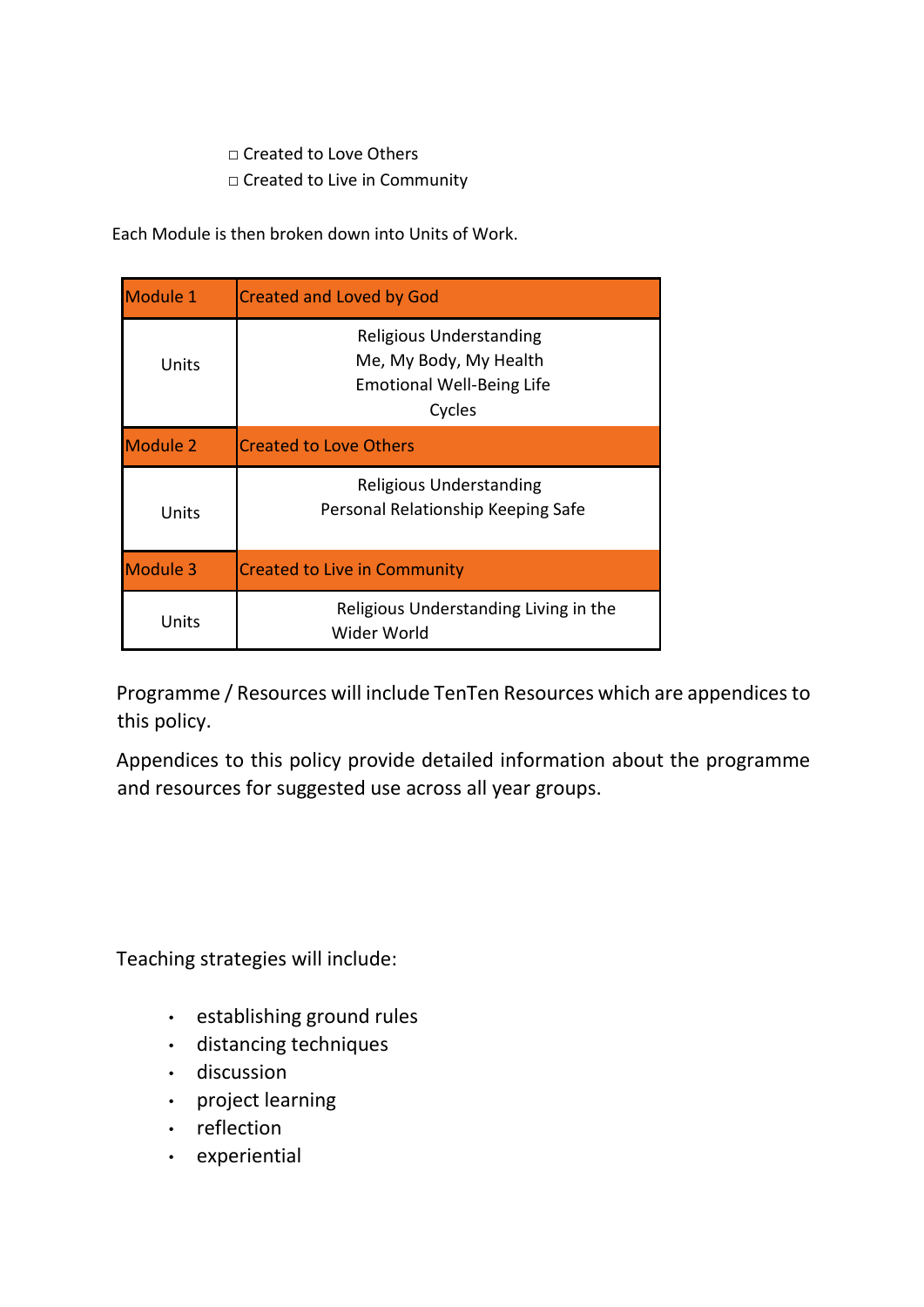- active
- brainstorming
- film & video
- group work
- role-play
- trigger drawings
- values clarification

#### *21.* Parents and Carers

We recognise that parents (and other carers who stand in their place) are the primary educators of their children. As a Catholic school, we provide the principal means by which the Church assists parents and carers in educating their children. Therefore, the school will support parents and carers by providing material to be shared with their children at home and workshops to help parents/carers to find out more. Parents/carers will be informed by letter when the more sensitive aspects of RSE will be covered in order that they can be prepared to talk and answer questions about their children's learning.

Parents must be consulted before this policy is ratified by the governors. They will be consulted at every stage of the development of the RSE programme, as well as during the process of monitoring, review and evaluation. They will be able to view the resources used by the school in the RSE programme. Our aim is that, at the end of the consultation process, every parent and carer will have full confidence in the school's RSE programme to meet their child's needs.

We believe that the controlled environment of the classroom is the safest place for this curriculum to be followed.

#### *22.* Balanced Curriculum

Whilst promoting Catholic values and virtues and teaching in accordance with Church teaching, we will ensure that pupils are offered a balanced programme by providing an RSE programme that offers a range of viewpoints on issues. Pupils will also receive clear scientific information as well as covering the aspects of the law pertaining to RSE. Knowing about facts and enabling young people to explore differing viewpoints is not the same as promoting behaviour and is not incompatible with our school's promotion of Catholic teaching. We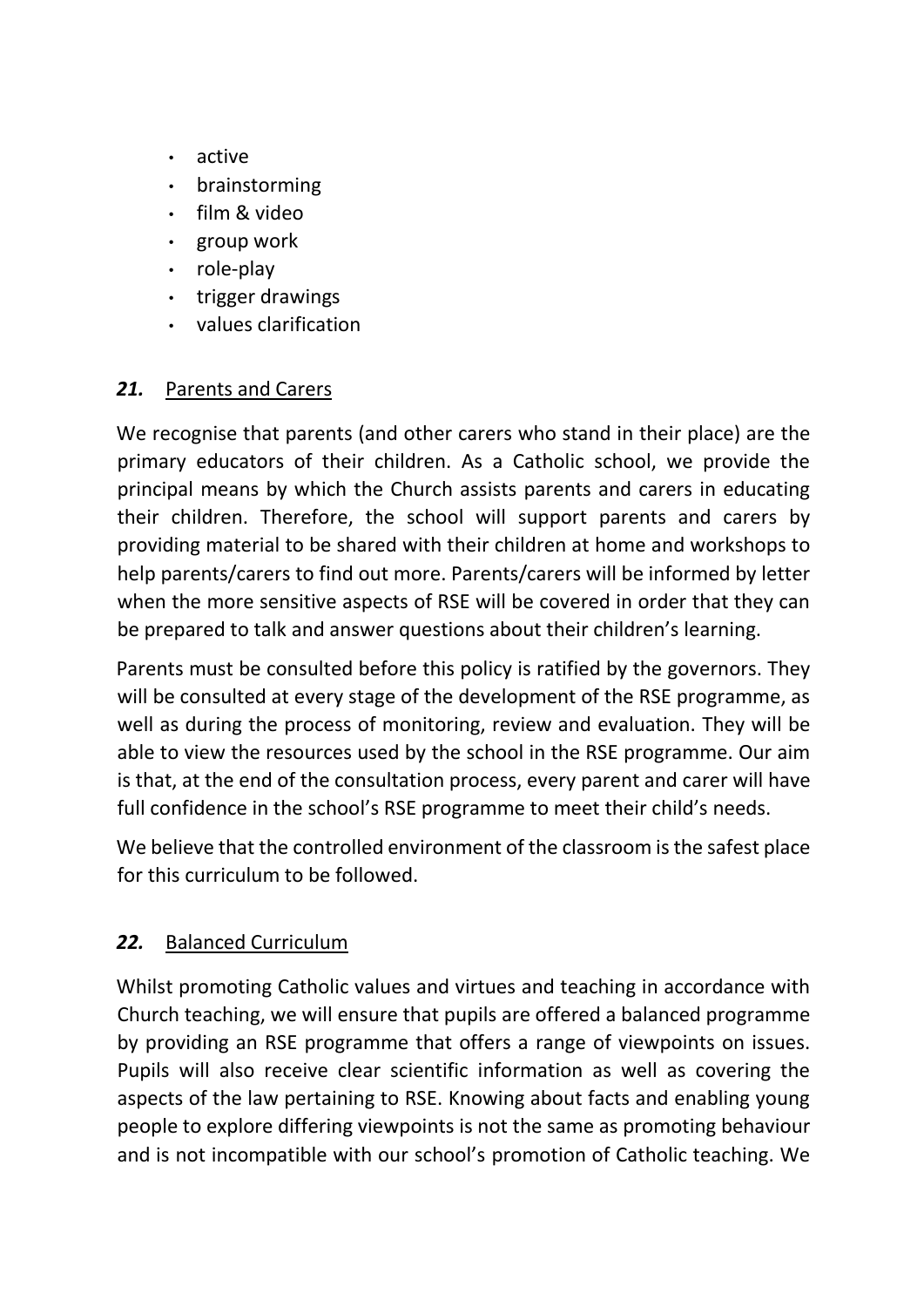will ensure that pupils have access to the learning they need to stay safe, healthy and understand their rights as individuals.

# *23.* Responsibility for teaching the programme

Responsibility for the specific relationship's education programme lays with the Principal and the Senior Leadership Team. The RE/RSE Coordinator will also play an integral role in the development of the curriculum and policy.

However, all staff will be involved in developing the attitudes and values aspect of the RSE programme. They will be role models for pupils of good, healthy, wholesome relationships as between staff, other adults and pupils. They will also be contributing to the development of pupils' personal and social skills.

### External Visitors

Our school may call upon help and guidance from outside agencies and health specialists to deliver aspects of RSE. Such visits will always complement the current programme and never substitute or replace teacher led sessions.

It is important that any external visitor is clear about their role and responsibility whilst they are in school delivering a session. Any visitor must adhere to our code of practice developed in line with CES guidance 'Protocol for Visitors to Catholic

Schools['](https://education.rcdow.org.uk/schools/a-model-policy-for-relationships-and-sex-education/#_ftn4)4[.](https://education.rcdow.org.uk/schools/a-model-policy-for-relationships-and-sex-education/#_ftn4)

Health professionals should follow the school's policies, minimising the potential for disclosures or inappropriate comments using negotiated ground rules and distancing techniques as other teachers would. They will ensure that all teaching is rooted in Catholic principles and practice.

Other Roles and Responsibilities regarding RSE

Governors

- Draw up the RSE policy, in consultation with parents and teachers;
- Ensure that the policy is available to parents;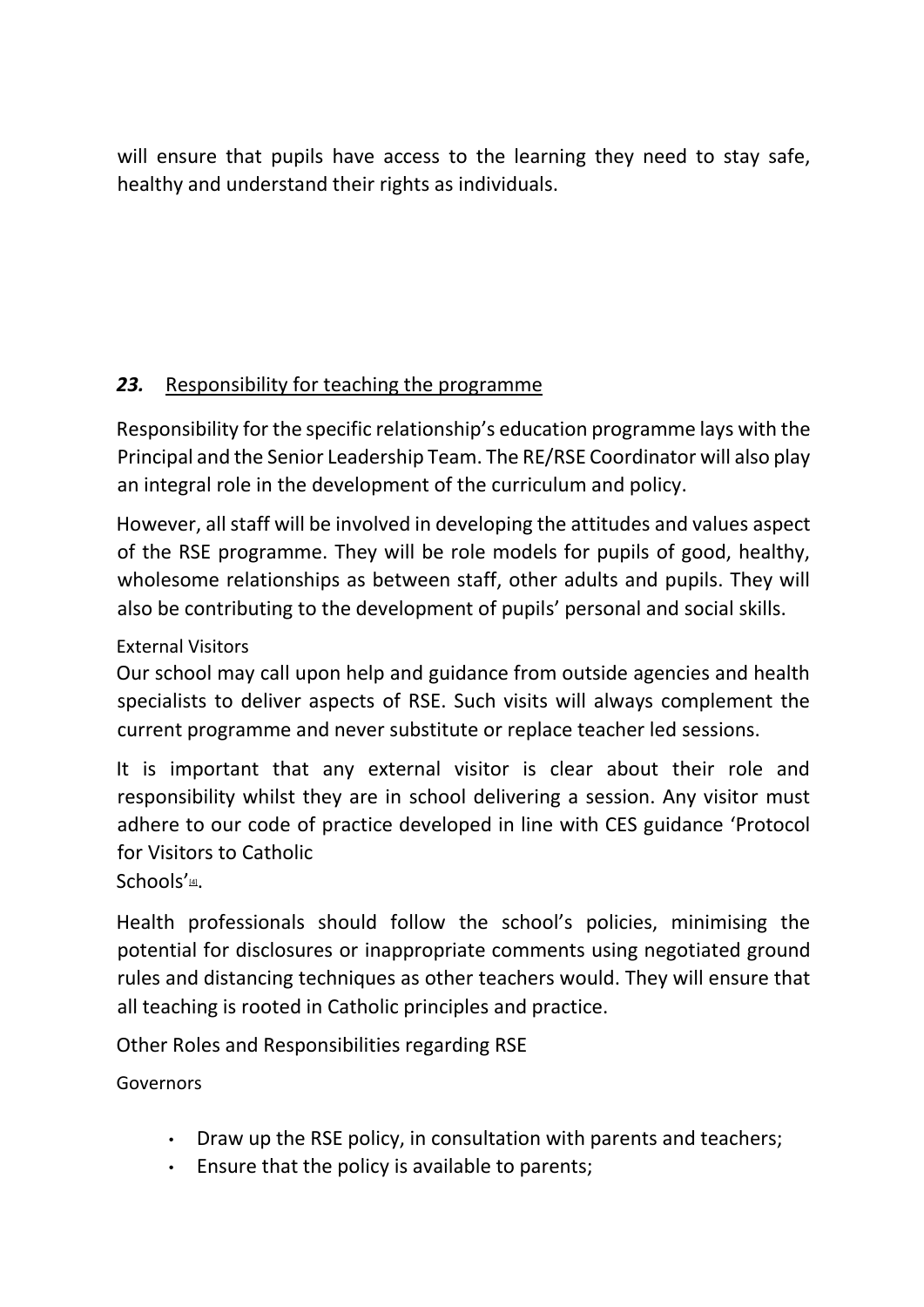- Ensure that the policy is in accordance with other whole school policies, e.g., SEN, the ethos of the school and our Christian beliefs;
- Ensure that parents know of their right to withdraw their children;
- Establish a link governor to share in the monitoring and evaluation of the programme, including resources used;
- Ensure that the policy provides proper and adequate coverage of relevant National Curriculum science topics and the setting of RSE within PSHE.

#### Principal

The Principal takes overall delegated responsibility for the implementation of this policy and for liaison with the Governing Body, parents, the Diocesan Schools' Service and the Local Education Authority, also appropriate agencies.

#### RE/RSE Co-ordinator

The Co-ordinator with the Principal has a general responsibility for supporting other members of staff in the implementation of this policy and will provide a lead in the dissemination of the information relating to RSE and the provision of in-service training. (They may be supported by the SLT and SENCo).

#### All Staff

RSE is a whole school issue. All teachers have a responsibility of care; as well as fostering academic progress they should actively contribute to the guardianship and guidance of the physical, moral and spiritual well-being of their pupils. Teachers will be expected to teach RSE in accordance with the Catholic Ethos of the school. Appropriate training will be made available for all staff teaching RSE. All staff have been included in the development of this policy and all staff should be aware of the policy and how it relates to them.

#### *24.* Relationship to other policies and curriculum subjects

This RSE policy is to be delivered as part of the PSHE framework. It includes guidelines about pupil safety and is compatible with the school's other policy documents (for example, Bullying policy, Safeguarding Policy etc)

Pupils with particular difficulties whether of a physical or intellectual nature will receive appropriately differentiated support in order to enable them to achieve mature knowledge, understanding and skills. Teaching methods will be adapted to meet the varying needs of this group of pupils.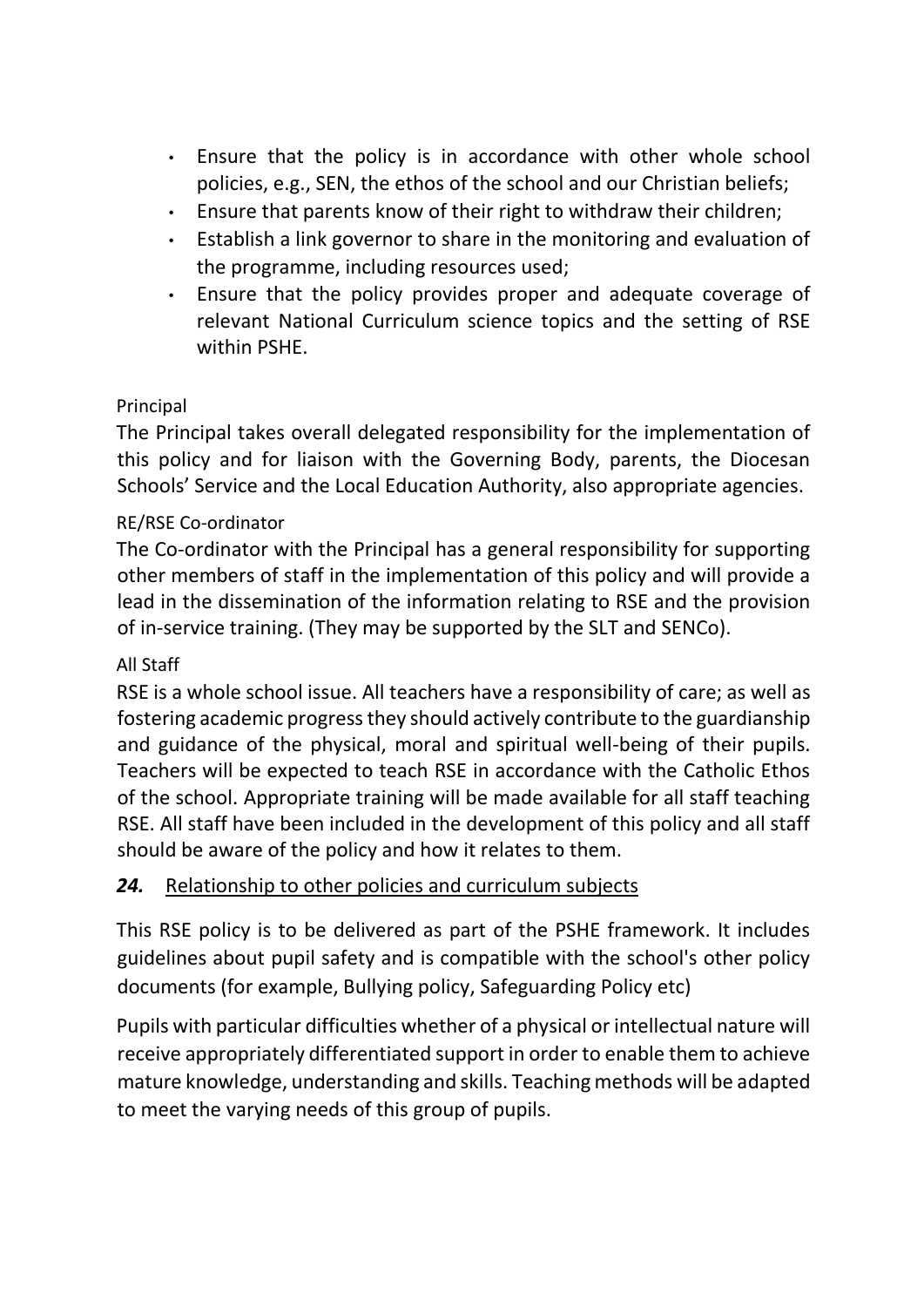Learning about RSE in PSHE classes will link to/complement learning in those areas identified in the RSE audit.

# *25.* Children's questions

The governors want to promote a healthy, positive atmosphere in which RSE can take place. They want to ensure that pupils can ask questions freely, be confident that their questions will be answered, and be sure that they will be free from bullying or harassment from other children and young people.

#### Controversial or Sensitive issues

There will always be sensitive or controversial issues in the field of RSE. These may be matter of maturity, of personal involvement or experience of children, of disagreement with the official teaching of the Church, of illegal activity or other doubtful, dubious or harmful activity. The governors believe that children are best educated, protected from harm and exploitation by discussing such issues openly within the context of the RSE programme. The use of ground rules, negotiated between teachers and pupils, will help to create a supportive climate for discussion.

(See also Sex and Relationship Guidance, 4.5 'Dealing with questions' 0116/2000, Department for Education and Employment, July 2000 for more detail)

Some questions may raise issues which it would not be appropriate for teachers to answer during ordinary class time, e.g., where a child or young person's questions hints at abuse, is deliberately tendentious or is of a personal nature.

# *26.* Supporting children and young people who are at risk

Children will also need to feel safe and secure in the environment in which RSE takes place. Effective RSE will provide opportunities for discussion of what is and is not appropriate in relationships. Such discussion may well lead to disclosure of a safeguarding issue. Teachers will need to be aware of the needs of their pupils and not let any fears and worries go unnoticed. Where a teacher suspects that a child or young person is a victim of or is at risk of abuse they are required to follow the school's safeguarding policy and immediately inform the designated senior member of staff responsible